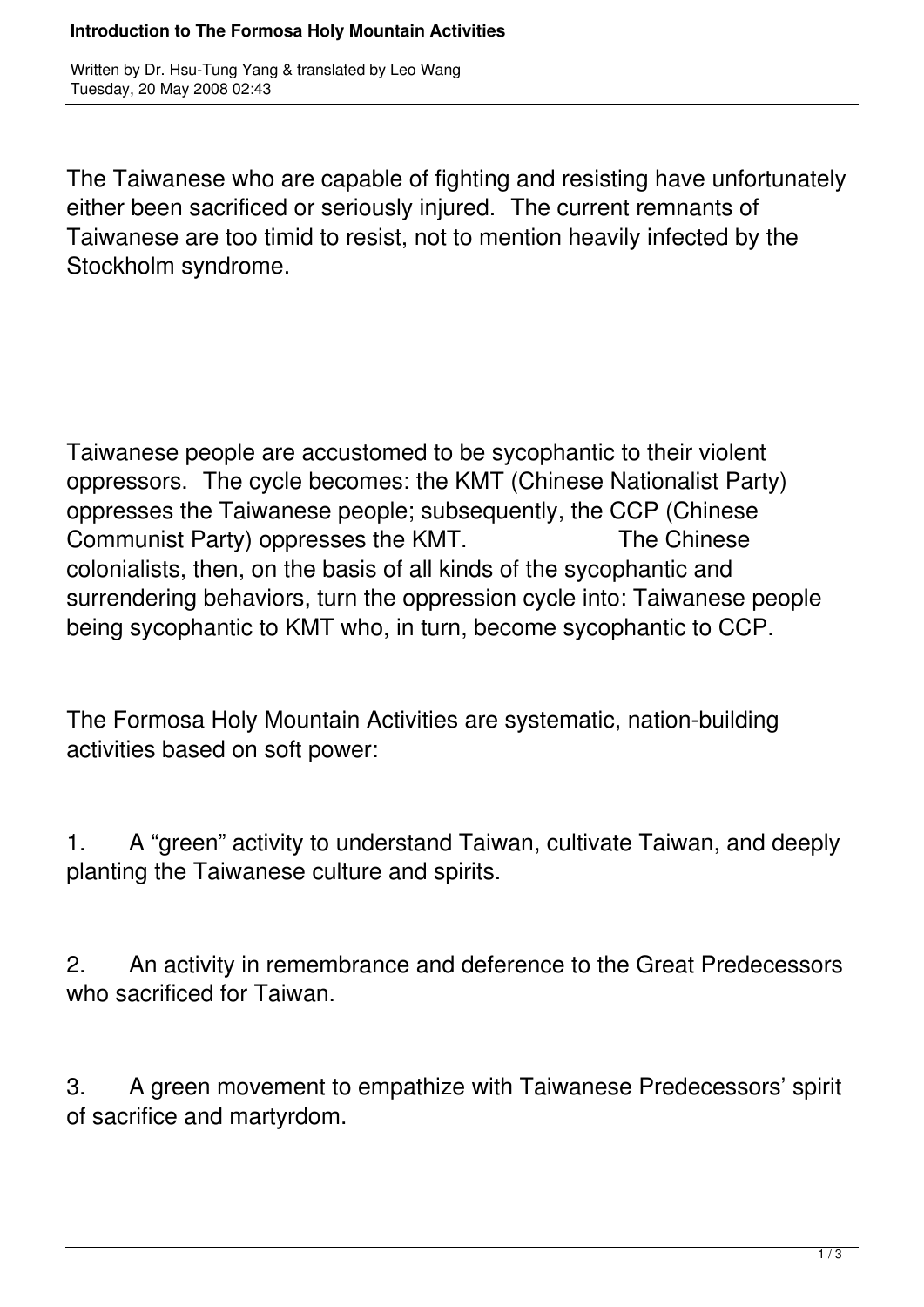## **Introduction to The Formosa Holy Mountain Activities**

Written by Dr. Hsu-Tung Yang & translated by Leo Wang Tuesday, 20 May 2008 02:43

4. The Nation-Building Lecture Series conducted by the Academy of Nation-Building.

5. To build the faith for the nation-building Predecessors by conducting a variety of Holy Mountain Pilgrimage activities.

6. To begin by building the first Holy Mountain-based ecological preservation and educational park, and subsequently using the first experience as the template for national – and eventually, international – expansion so as to construct the foundation for a "nation-building faith" for Taiwan.

In conclusion:

Gandhi's spiritual and peaceful Indian independence movement, Israel's Zionist movement that eventually succeed in building the state of Israel, the close association between state and religion of many Mid-Eastern countries, the US's May Flower story of early immigrants that eventually become a powerful "faith" that founded the nation, the 16<sup>th</sup> century English Reformation that eventually gave birth to the entire British Empire and modern England, the spiritual foundation that Japanese derived from their faith in *Yasukuni Jinja*

.....all are highly related to each respective country's national predecessors.

The only exception is the empty and rootless "nationally-based faith" of Taiwan.

Spiritual cultivation fashioning after such hollow fundamentalism cannot succeed in turning the faith on Taiwanese Divinities into powerful dynamics for nation building.

Such cultivation, undoubtedly, is meaningless.